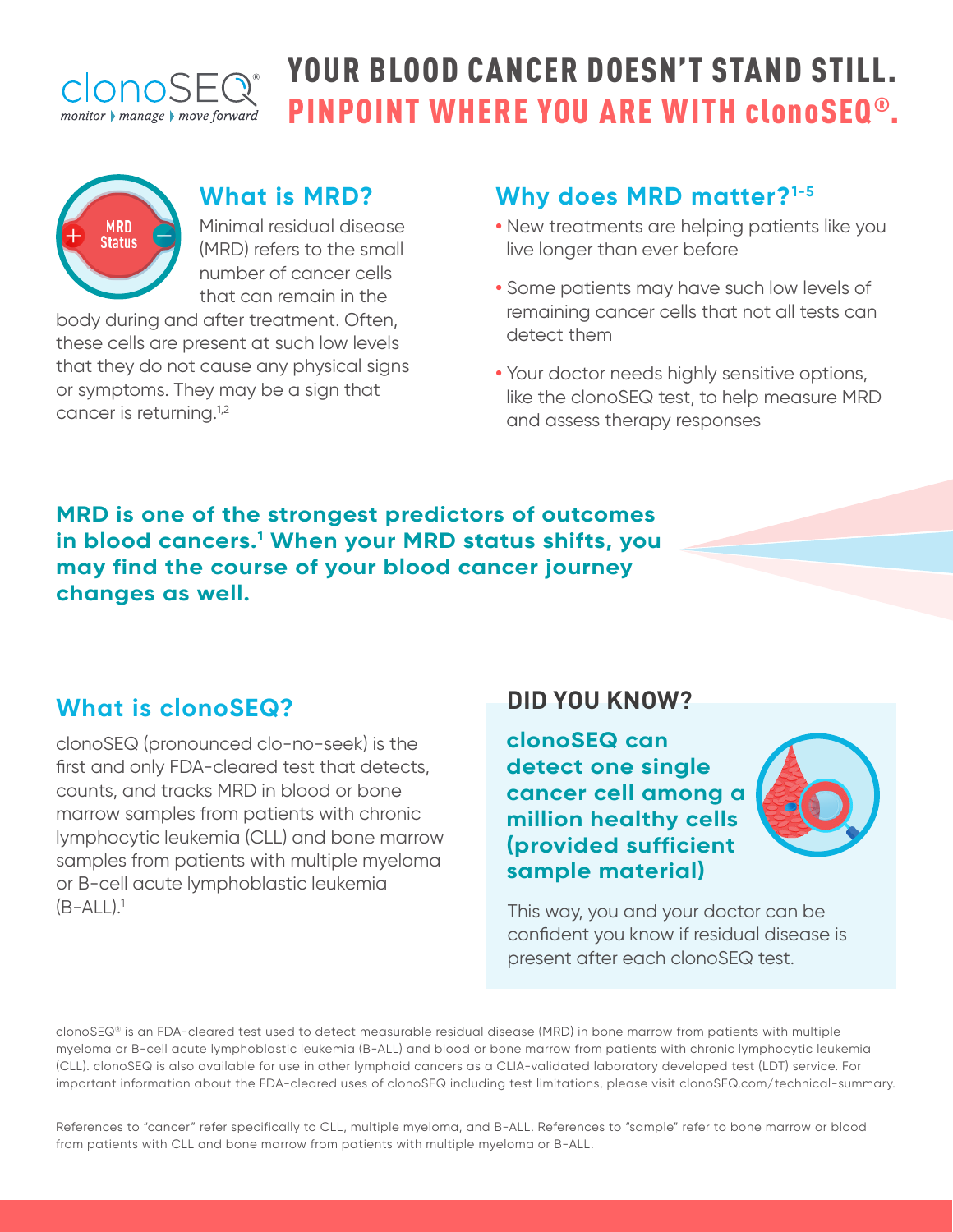## **Why is clonoSEQ so important?**

WITH clonoSEQ, YOU AND YOUR DOCTORS CAN:



**Monitor your cancer** by assessing treatment response and detecting changes in disease<sup>1</sup>



**Manage decisions** with an ongoing understanding of your long-term outcomes1



**Move forward with confidence** when planning for all of  $life's$  moments<sup>1</sup>

#### **MRD as measured by clonoSEQ can help predict survival time in CLL, multiple myeloma, and B-ALL1**

## **Are there benefits to reaching MRD negativity?**

From your clonoSEQ report, your doctor can determine if your MRD status is positive (detectable disease) or negative (undetectable disease). Patients living with CLL, multiple myeloma, or B-ALL who reached undetectable MRD or MRD negativity as measured by clonoSEQ lived longer without their disease worsening after treatment<sup>1,5</sup>

| <b>IN CLL</b>                           | • clonoSEQ undetectable MRD predicted outcomes in both blood<br>and bone marrow samples <sup>1</sup>                                                                                                                                                                                      |
|-----------------------------------------|-------------------------------------------------------------------------------------------------------------------------------------------------------------------------------------------------------------------------------------------------------------------------------------------|
| IN<br><b>MULTIPLE</b><br><b>MYELOMA</b> | · clonoSEQ MRD negativity has been used to demonstrate to the<br>FDA that a new treatment for multiple myeloma is effective <sup>6,7</sup><br>• Patients who reached clonoSEQ MRD negativity before and after<br>maintenance lived longer without disease worsening <sup>4</sup>          |
| <b>IN B-ALL</b>                         | • Patients who reached clonoSEQ MRD negativity were more likely to<br>live longer without experiencing a disease event after treatment <sup>3</sup><br>• clonoSEQ MRD negativity may be used to predict the return of<br>cancer after transplantation for pediatric patients <sup>2</sup> |